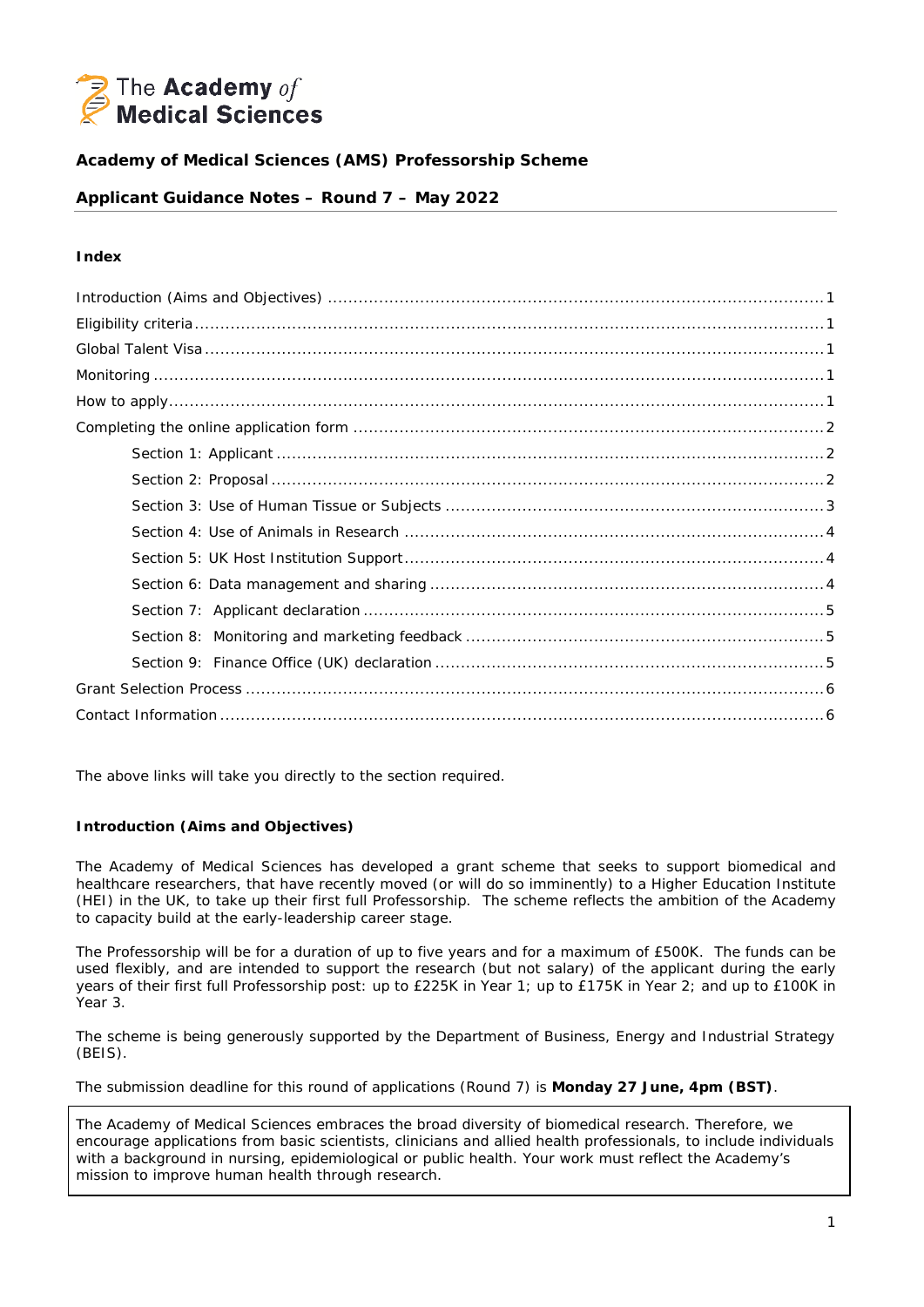## <span id="page-1-0"></span>**Eligibility criteria**

The guidelines detail the criteria to which the majority of applicants to the scheme are expected to adhere. However, the Academy recognises that career paths can differ due to a variety of circumstances, and does not wish to unfairly exclude any potential candidates to the scheme. **If you are interested in making an application to the scheme but do not fully adhere to these criteria, or wish to discuss your suitability to the scheme, we are happy to discuss your situation further. Please contact the office at [amsprofessorships@acmedsci.ac.uk.](mailto:amsprofessorships@acmedsci.ac.uk)**

In light of our commitment to ensuring a strong and diverse pool of candidates, **the Panel has agreed that the broadened eligibility criteria that were piloted at the previous round, should continue to apply. Therefore, whilst individuals must be relocating to the UK to take-up a professorial role, this does not need to be their** *first* **full Professorship.** We will however emphasise that this scheme is intended to support researchers in the early-leadership career stage, and the Panel will take this into account in their assessments of applications.

### Personal

- Applicants will have recently commenced, accepted, or have been guaranteed a full Professorship at a HEI in the UK, and will have completed a move (or be planning to move) to the UK.
- It's our expectation that applicants that have already commenced their Professorship, will typically have done so within the previous three years, though the Panel will be asked to take all factors into account in the assessment of the proposal.
- Applicants would not typically have resided in the UK for more than a total of twelve months in the recent period prior to having accepted their professorial appointment.

#### Institutional

- Only UK-based Higher Education Institutions (HEI) are eligible to host an award.
- HEIs are required to provide applicants with an open-ended contract and evidence that they will be offered a supportive environment.

### Concurrent applications

• The Academy is unable to consider multiple applications to a round of competition.

## <span id="page-1-1"></span>**Global Talent Visa**

Awardees of the Academy of Medical Sciences (AMS) Professorship Scheme are eligible to apply for a Global Talent Visa, and furthermore, eligible to apply under the accelerated process of endorsement. In line with the highly prestigious nature of the award, the Global Talent visa route is designed for people who are internationally recognised as leaders in their field. Applications for endorsement for this Visa should initially be made to the Royal Society, and further information on the process is available on their [website.](https://royalsociety.org/grants-schemes-awards/global-talent-visa/)

#### <span id="page-1-2"></span>**Monitoring**

Awardees will be required to submit an Annual Expenditure Report. In addition, they will be expected to report on the research outputs to arise from the grant through the Academy's evaluation tool, ResearchFish.

## <span id="page-1-3"></span>**How to apply**

All applications must be submitted via the Academy of Medical Sciences' online Grants and Awards management system **[Flexi-Grant®](https://acmedsci.flexigrant.com/tenantfiles/70/documents/Grant%20Management%20User%20guide.pdf)** via [https://acmedsci.flexigrant.com.](https://acmedsci.flexigrant.com/applications.aspx)

Further information about the Grants and Awards Management system can be found via this [link.](https://acmedsci.flexigrant.com/tenantfiles/70/documents/Grant%20Management%20User%20guide.pdf) If you have not previously used Flexi-Grant®, please follow the registration process from the Flexi-Grant® homepage. Paper-based applications will not be accepted.

The primary purpose of the application form is to identify whether the applicant and the proposed activities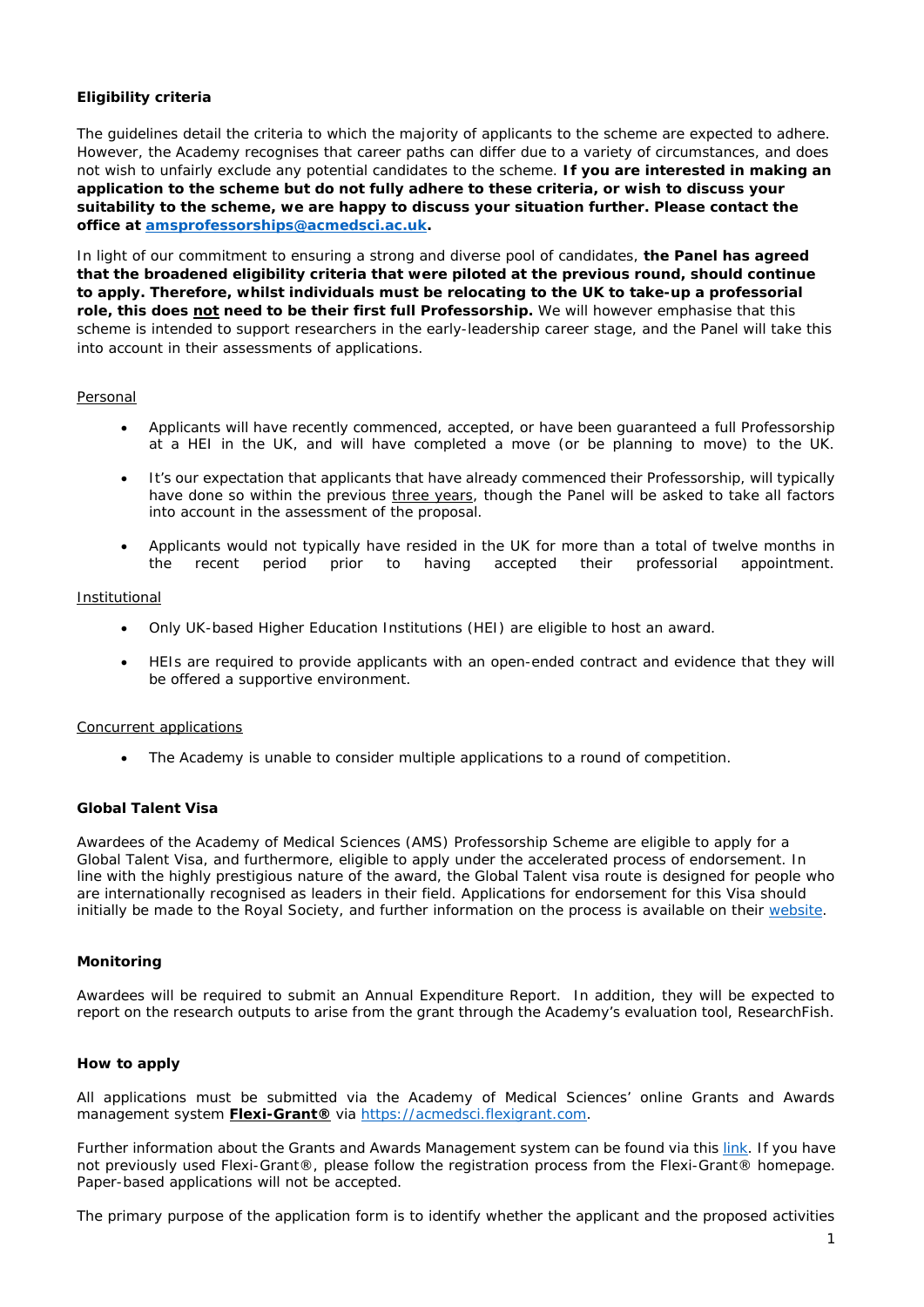meet the aims of the scheme, and to be able to assess the strength of the case presented. You are reminded that our willingness to consider an application does not imply that support will necessarily be forthcoming, and your application will be considered in competition with the other submissions received.

Guidance for each question is embedded within the system itself, but you are recommended to keep these detailed guidance notes, below, to hand.

You will have the option to download a PDF of your application after submission, which may be useful for future reference.

If you have any questions concerning the application or the online system, please contact [amsprofessorships@acmedsci.ac.uk.](mailto:amsprofessorships@acmedsci.ac.uk)

### <span id="page-2-0"></span>**Completing the online application form**

Before completing the online form, all applicants should check that they comply with the eligibility requirements and, prior to submission, they should ensure that all necessary information has been provided. These requirements are strictly adhered to, and applications without all the necessary information, or evidence to show the assessment criteria are met, will be rejected.

After logging-in to the system you can select AMS Professorships from the section titled '*start a new application'*. Here you will see some general instructions on how to use the system.

At any stage in the application process you can save your work and return to it at a later time. You can answer the questions in any order you like, so you may freely skip some sections to return to later if you so wish. You may find it helpful to review, at the outset, the full set of questions, to ensure that you have all the necessary information/documentation to complete the application.

#### <span id="page-2-1"></span>**Section 1: Applicant**

In this section, you will be asked to provide your details and those of the UK Higher Education Institution (HEI) where your Professorship is, or will be, based.

#### **Primary applicant details**

As a registered user, the form should autocomplete your name and contact details. Please review and edit these details where appropriate to ensure your personal details are recorded accurately, to enable the Academy to contact you regarding the application.

#### **Institution details**

You can search and add details of the UK host institutions from the list of existing organisations. If you cannot find your organisation listed, please contact us at [grants@acmedsci.ac.uk.](mailto:grants@acmedsci.ac.uk)

#### **ORCID**

We ask you to provide your ORCID (Open Researcher and Contributor identifier; http://orcid.org/). ORCID maintains a registry of unique researcher identifiers and a transparent method of linking research activities and outputs to these unique identifiers.

The ORCID Registry is available free of charge to researchers, who may obtain an ORCID, manage their record of activities, and search for others in the Registry. The Academy recognises the benefits of this effort and requires that applicants obtain an ORCID.

You can register for an ORCID via **<https://orcid.org/register>**.

#### **Start date**

Awards will need to be activated by 31 October 2022.

#### **Research outputs**

As a signatory of the Declaration on Research Assessment (DORA), the Academy is keen to capture the full spectrum of an applicant's research outputs, and how these have impacted upon their field of research.

### <span id="page-2-2"></span>**Section 2: Proposal**

This section asks for details about the work that will be supported by the professorship, and your choice of UK Higher Education Institution (HEI).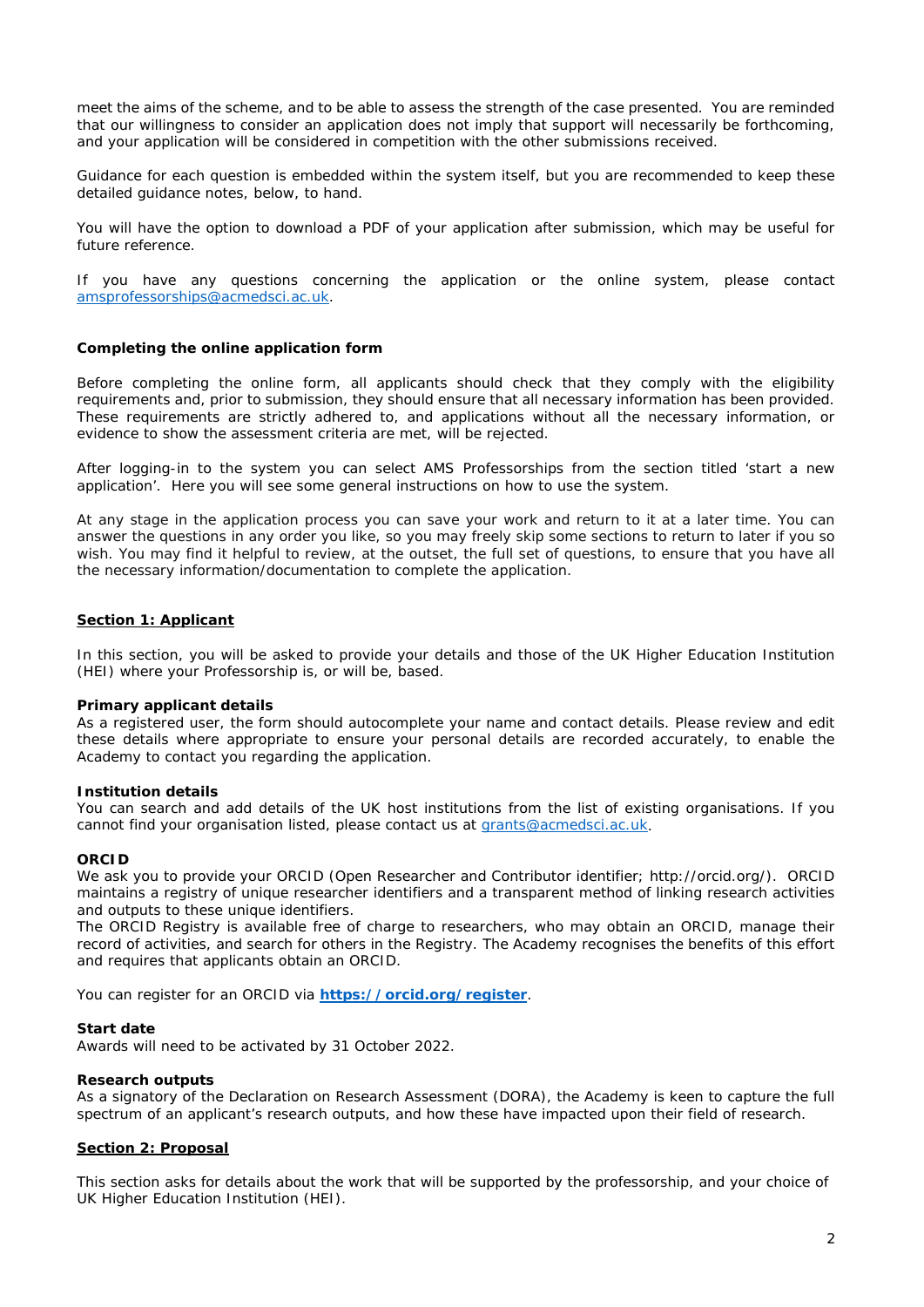### **Proposal**

Please describe the work that will be supported by the professorship, and the 'added value' of that to your research career. How will the grant accelerate your bedding-in to the UK academic environment?

We will expect awardees of this prestigious scheme to be ambassadors for the Academy, so it will be important to understand how your research goals and objectives strategically-align with our work.

Furthermore, we need to understand your choice of UK HEI, and your selection in the context of your research career.

### **Related applications**

We will consider an application that is currently under consideration elsewhere. However, if you are offered an award by another funding body whilst the application to the Academy is being considered, you are required to inform us immediately of the offer.

You are expected to inform us if you decide to submit this or a similar proposal to another funding body whilst your application to the Academy is still under consideration.

### **Expenditure**

Although you will retain the title and status of holding an AMS Professorship for the five-year duration of the grant, the funds will need to be purposed in Years 1-3. The maximum total expenditure available is £500,000: up to £225,000 in Year 1; up to £175,000 in Year 2; and up to £100,000 in Year 3. A careful scientific justification should be provided for the costs being requested.

Whilst the funds may be used flexibly, they may not be used to cover your salary or personal expenditure (eg, relocation, visa or NHS surcharge costs). Indirect and estates costs are also ineligible.

### **Impact of Covid-19**

This is question is to ensure applicants have an opportunity to inform reviewers and Panel members of the impact of COVID-19 to their:

- Research
- Publications
- Funding
- Research time
- Institutional support
- Other

There is a word limit of 500 words for this impact statement.

As part of your statement, Applicants are asked **not** to:

- 1. name any third party individuals;
- 2. identify the relationship with any third parties;
- 3. otherwise include anything which might identify the third party.

The Academy encourages Applicants to use phrases such as 'a close relative had Covid-19 and required significant support in order to recover' or 'I had to carry out caring responsibilities in addition to my research and admin workload, which had an impact on the amount of time I could dedicate to my research'.

## <span id="page-3-0"></span>**Section 3: Use of Human Tissue or Subjects**

If your proposal features the use of human tissues or subjects, you will need to confirm that the study has been approved and enclose details of the approval.

#### **Does your proposal involve the use of human tissue or subjects?**

Research involving human participants is governed by principles outlined in the Declaration of Helsinki, the Nuremberg Code, and the Council for International Organizations of Medical Sciences (CIOMS), all of which set out requirements with regard to the rights and safety of research participants and standards for research design and conduct.

The Academy requires researchers to have the relevant regulatory and ethical approvals in place before the proposed research begins, although you may apply for funding before this. In the event of an award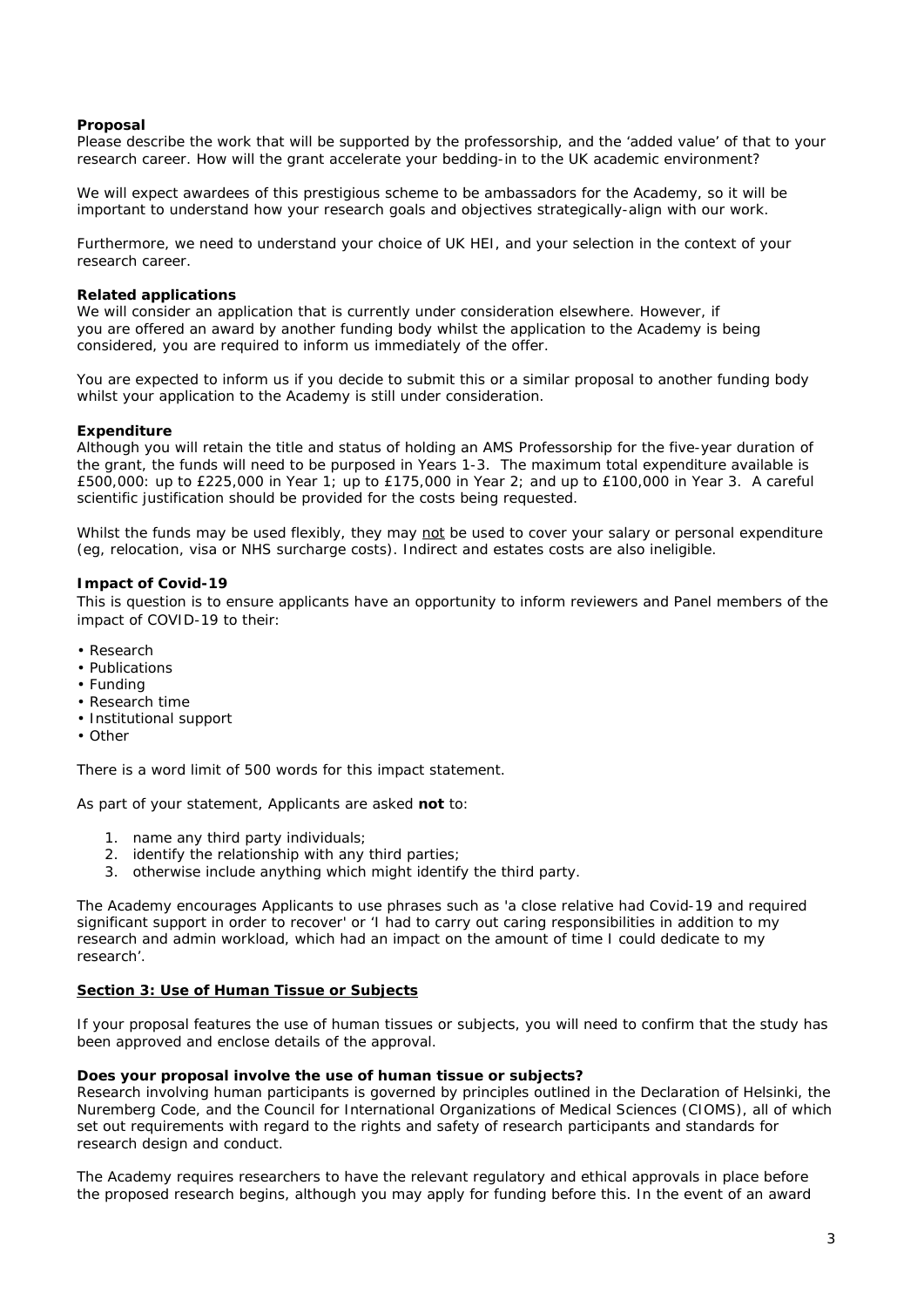being made, commencement of any research involving human participants will be subject to these approvals being in place and confirmation of this being sent to the Academy.

### <span id="page-4-0"></span>**Section 4: Use of Animals in Research**

If your proposal features the use of animals or animal tissue, you will need to explain why this is necessary and justify the choice of species and number of animals used.

### **Does your proposal involve the use of animals or animal tissue?**

It is important for us to know if any animals will be used in your research project and, if so, that you comply with the [Academy's Policy and Position](https://acmedsci.ac.uk/policy/major-policy-strands/using-animals-in-research/statement-on-the-use-of-animals-in-research) on the use of animals in research. The Academy is committed to being open about when, how and why animals are used in the projects we fund. In addition, we aim to ensure that every effort is made to replace, refine and reduce animals in research. For more information, please see [www.nc3rs.org.uk.](http://www.nc3rs.org.uk/)

Applicants proposing to use animals in their research must ensure that the use of animals falls within the regulations stipulated in the UK Animals (Scientific Procedures Act) 1986 and subsequent amendments. Welfare standards consistent with the principles of UK legislation must be applied and maintained. wherever the work is conducted.

If your proposed research involves animal experiments, we encourage you to consult the NC3Rs [Experimental Design Assistant \(EDA\)](https://eda.nc3rs.org.uk/) to help you design your study. This complements the [ARRIVE](https://www.nc3rs.org.uk/arrive-guidelines)  [guidelines \(Animal Research: Reporting of In Vivo Experiments\)](https://www.nc3rs.org.uk/arrive-guidelines) for reporting animal research. Our awardees are required to follow these guidelines when conducting research using animals to improve the design, analysis and reporting of animal research, maximising information published and minimising unnecessary studies. Further useful guidelines and practical information in the use of animals can also be obtained from the [3Rs resources library.](https://www.nc3rs.org.uk/3rs-resources)

This section gives applicants the opportunity to explain the use of animals involved in their project proposals and measures in place to ensure openness about their use. Where non-human primates, cats, dogs or equines are used, anonymised information will be sent to the NC3Rs for review.

## <span id="page-4-1"></span>**Section 5: UK Host Institution Support**

This section summarises the support being provided to you by the UK Higher Education Institute (HEI), and how your application relates to the start-up package with which you've been provided.

### **UK host institution support**

The grant scheme is intended to be a partnership between the Academy and UK HEI. On that basis, reviewers will need to understand how this application relates to the support that has been offered/provided by the UK HEI. Benefits in kind should also be detailed.

## **Letter of support from UK host institution**

You will need to upload a letter of support that has been prepared and signed by your Head of Department at the UK HEI.

This letter will be carefully reviewed by those involved in the assessment of your application, and should articulate the strategic importance of your appointment to the HEI. We also require this letter to confirm that you will be provided with a guaranteed post and a supportive environment.

#### <span id="page-4-2"></span>**Section 6: Data management and sharing**

If the proposed research will generate data outputs that hold significant value as a resource for the wider research community, please detail any plans for data management and sharing on this page.

You should consider your approach for managing and sharing data at the research proposal stage. Where the proposed research is likely to generate data outputs that will hold significant value as a resource for the wider research community (for example genome-wide sequencing data), you are required to submit a Data Management and Sharing plan to the Academy when submitting your application. The Academy will review those plans as a part of the funding decision.

We do not have a set format for Data Management and Sharing plans. You can structure your plan in a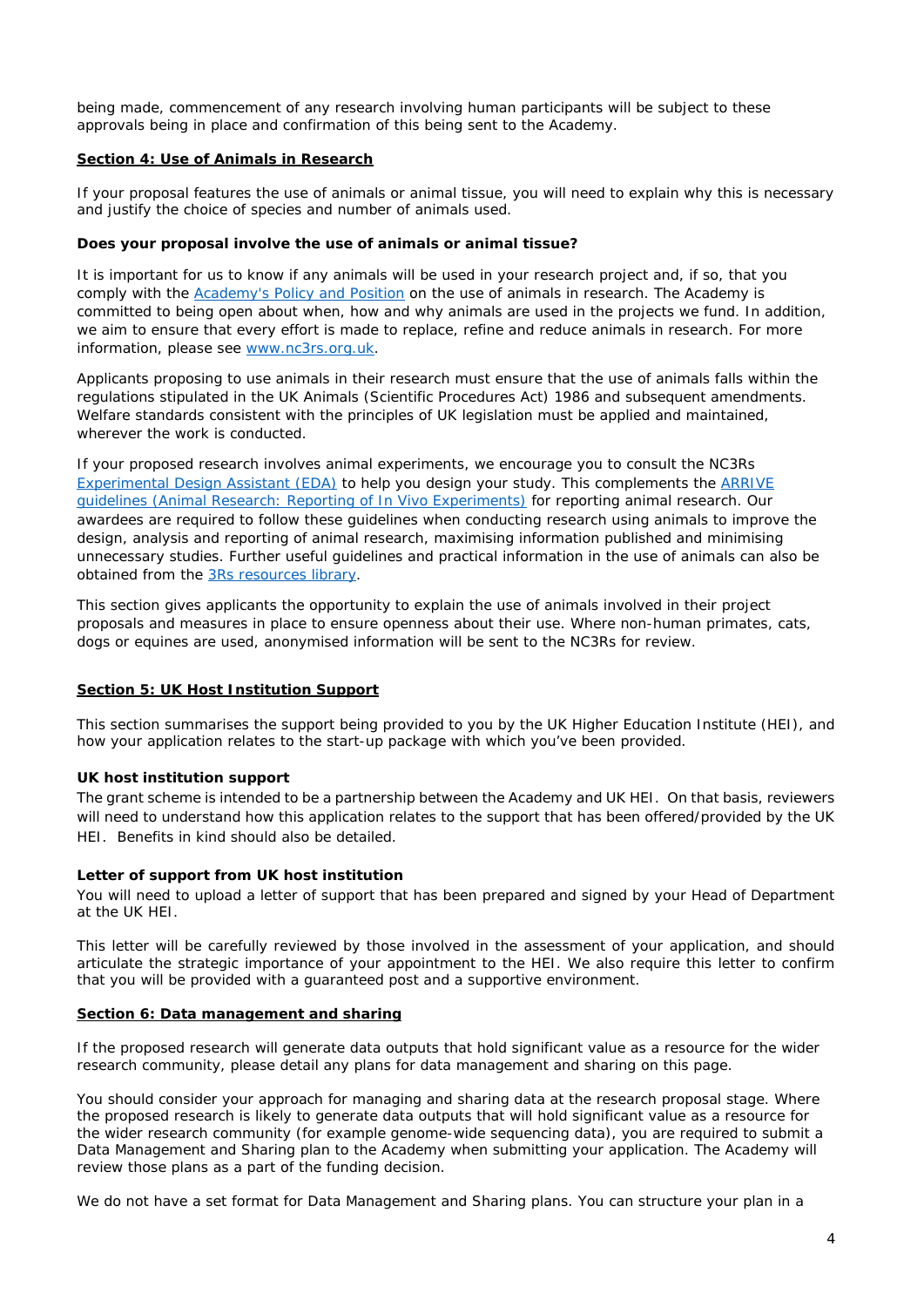manner most appropriate to the proposed research. However, in considering your approach for data management and sharing, you should consider the following questions as briefly and unambiguously as possible.

- 1. What data outputs will your research generate and what data will have value to other researchers?
- 2. When will you share the data?
- 3. Where will you make the data available?
- 4. How will other researchers be able to access the data?
- 5. Are any limits to data sharing required for example, either to safeguard research participants or to gain appropriate intellectual property protection?
- 6. How will you ensure that key datasets are preserved to ensure their long-term value?
- 7. What resources will you require to deliver your plan?
- 8. Does your Institution have a data repository that is available to you?

#### <span id="page-5-0"></span>**Section 7: Applicant declaration**

In order to submit your application, you need to sign the declaration at the bottom of this section thereby confirming the validity of the application. Information that you have supplied within this application will be used to process your application and for the purposes of any audit and/or evaluation. Please read the undertakings on this page carefully and ensure that you fully understand the obligations you are making before signing the declaration.

### <span id="page-5-1"></span>**Section 8: Monitoring and marketing feedback**

In this section, we request monitoring and marketing information. Please note that monitoring information will not be used in the application review process; it is not provided to Panel members or reviewers. We request this information to monitor the Academy's activities with respect to the beneficiaries of proposals and awards, and the gender, ethnic origin and disability status of applicants.

Marketing information is requested to help us monitor the effectiveness of our marketing activities. This information is also not used in the application review process.

### <span id="page-5-2"></span>**Section 9: Finance Office (UK) declaration**

In order for your application to be considered, the Finance Officer, Finance Manager, Chief Finance Officer, Director of Finance or equivalent, will need to confirm their support on behalf of the UK host institution.

You will need to add the details of the Finance Officer (or equivalent) to the 'Ongoing Declarations' table in the Participants section of the application form. Prior to doing so, you should ensure that the individual is willing and able to provide a declaration in advance of the deadline.

Please check which email address the Finance Officer (or equivalent) would like you to use, as they may already be registered with a user account on Flexi-Grant®. It is important that you enter the correct address, as an email will be sent automatically from Flexi-Grant® with instructions for viewing your application and providing the necessary declaration. Any mistakes in the email addresses supplied will delay the progress of your application.

It is your responsibility to:

- Inform the Finance Officer of the deadline.
- Liaise with the Finance Officer to ensure that they have received their invitation with instructions to participate in the completion of your application, as no provision is made for non-receipt of these automatic emails.
- Keep track of the progress of the Finance Officer completion status on your application summary page. You can issue a reminder email to the Finance Officer (or equivalent) through the participants tab on your application summary page.
- If the instruction email from the Flexi-Grant® system has not been received please:
	- Double check the accuracy of the email address supplied on the application form.
	- Advise the intended recipient to check their spam filters/junk folders.
	- Contact the Academy of Medical Sciences with an alternative email address for the recipient.

The Academy will not be held responsible for automated emails that are not received due to address errors or spam filters.